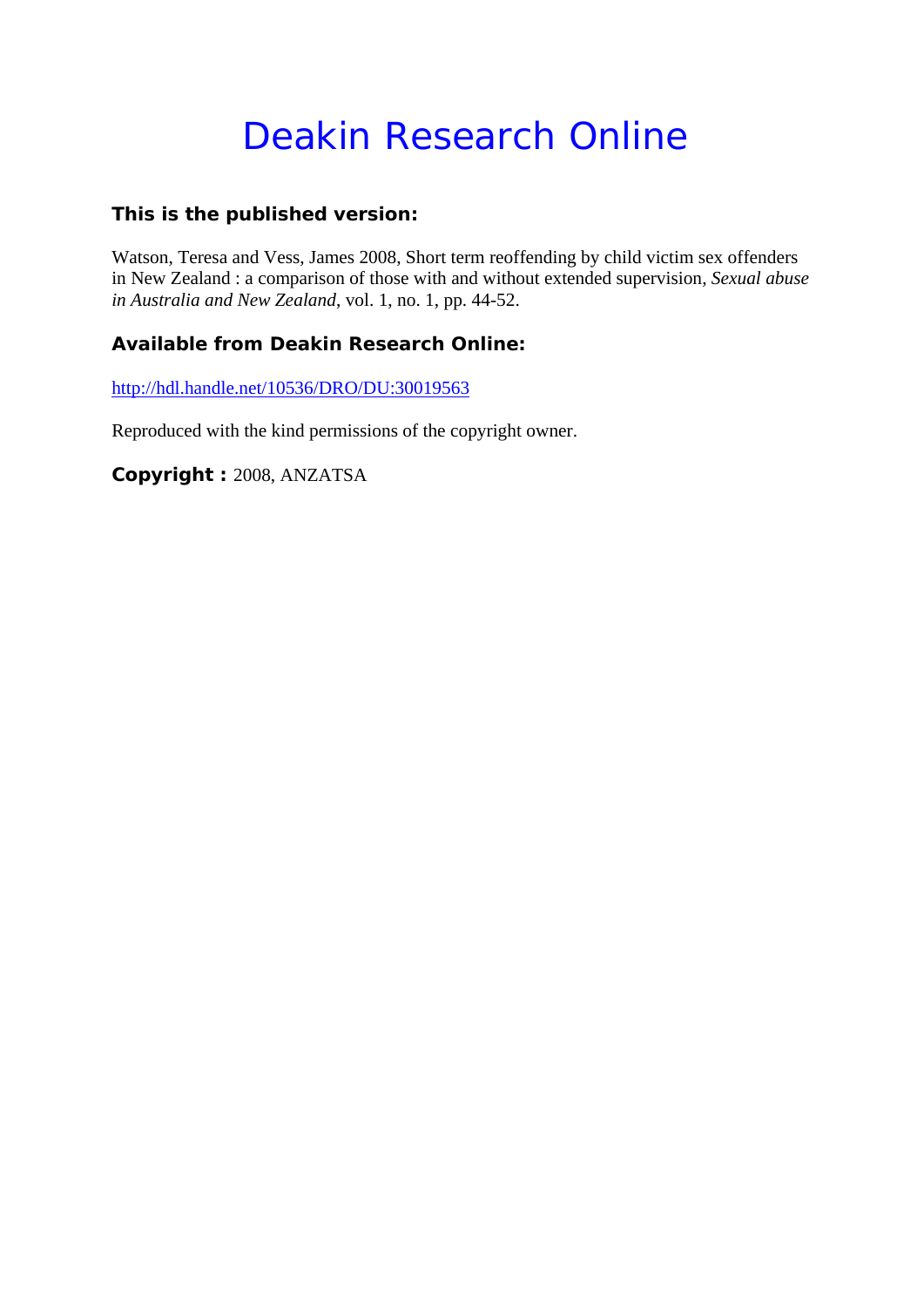# **Short Term Reoffending by Child Victim Sex Offenders in New Zealand: A Comparison of Those With and Without Extended Supervision**

**Teresa Watson**  Victoria University of Wellington, New Zealand

**Jim Vess**  Victoria University of Wellington, New Zealand

#### **Abstract**

Sexual offenders with child victims in New Zealand who are considered at high risk for reoffending are subject to an Extended Supervision Order. This allows for a period of supervision of up to ten years following release to the community. The present study examined 89 offenders given Extended Supervision Orders over the 33 month period since the legislation was enacted. All types of reoffending resulting in criminal convictions by this group were included. A matched sample of sexual offenders with child victims released prior to this legislation and a sample of offenders judged to be lower risk were compared to those under extended supervision. Offenders under extended supervision reoffended faster and at a higher rate for both sexual and general offences than those deemed lower risk, but at a lower rate than pre-extended supervision high risk offenders. The relationship between specialist treatment programme attendance and completion, actuarial risk level, and recidivism in the extended supervision sample were also investigated. These variables were found not to be significant predictors of sexual recidivism.

#### **Introduction**

There has been a proliferation of legislative initiatives in recent years aimed at protecting the public from high risk sex offenders, especially those with child victims. In 2004 seventy-three percent of all contact sexual offence convictions in New Zealand involved a victim under the age of 16-years. There were 1,219 convictions that year for contact sexual offences against a child victim (Lash, 2006). It is possible that this high percentage of offences against children corresponds to a lower rate of reporting such incidents against adult victims, but an unknown number of unreported sexual offences against child victims is also acknowledged. Low arrest and conviction rates for sexual offences have been reported internationally and in New Zealand, so that official reconviction rates are not likely to reflect the actual prevalence of sexual offending (Bass & David, 1988; Briere, 1992; McLean & Rush, 1990). However, the ongoing consequences for childhood victims of sexual offending are well documented, from increased incidence of adult depression, substance abuse and isolation from peers, to anxiety and problematic sexual behaviours (Fergusson, Lynskey, & Horwood, 1996). Linehan (1993) refers to childhood sexual abuse as "one of the most traumatic invalidating experiences" a human being can undergo (p 4). Understanding the risk factors for sexual reoffending has important implications for judicial decision making with high risk sexual offenders.

The use of actuarial measures and assessment tools designed to predict risk based on dynamic variables is not without controversy. There is an ongoing debate in the literature about the optimal use of static actuarial indices of recidivism compared to structured clinical judgement (Berlin, Galbreath, Geary, & McGlone, 2003; Dvoskin & Heilbrun, 2001; Harris & Rice, 2003). Actuarial measures have been presented by some as the only legally defensible method for sexual risk prediction (e.g. Heilbrun, Dvoskin, Hart & McNiel, 1999). It has been argued that when diluted by clinical judgement, actuarial measures are open to systematic error that places society, potential victims and the rights of the offender at risk (e.g. Campbell, 2000; Harris, 2003).

However, the exclusive use of static actuarial measures does not allow for an etiological understanding of an individual's risk for reoffending. Static historical variables have been shown in many studies to be successful in predicting risk (Stadtland et al., 2005), but used in isolation they are most useful if the outcome measure is a simple dichotomy of recidivism or no recidivism. When using purely actuarial measures of risk, the specific contingencies leading to recidivism are not identified.

Decision making about release from prison, and the level of risk posed by sexual offenders after release, has moved towards consideration of various interventions for managing risk while an offender is in the community, as opposed to simple prediction of further offences occurring or not (Abracen, et al., 2004; Simourd, 2004). Risk prediction using actuarial measures that have been shown to be reliable and valid,

Correspondence: Jim Vess, School of Psychology, PO Box 600, Victoria University of Wellington, Wellington, New Zealand. Email: jim.vess@vuw.ac.nz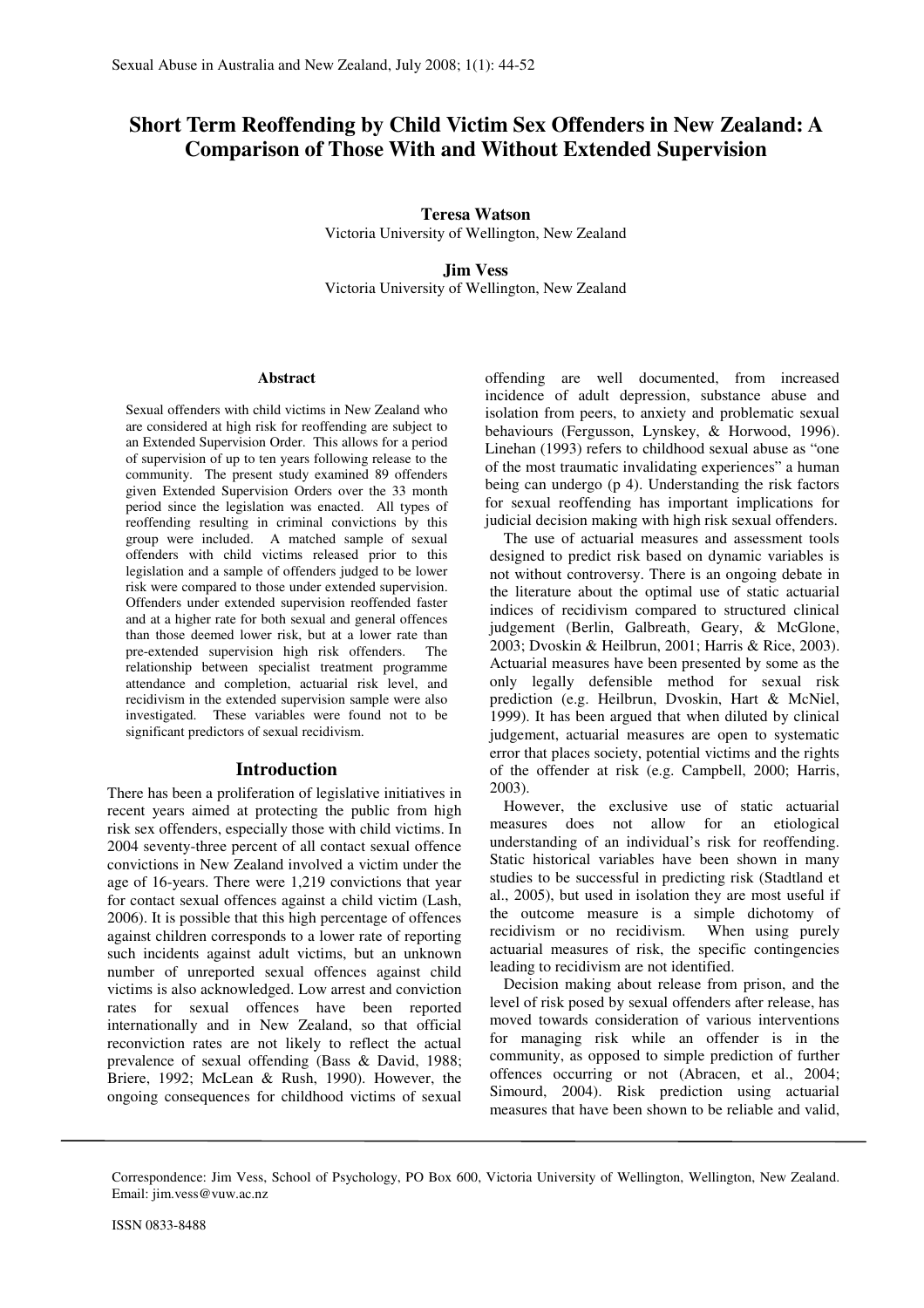in combination with clinical judgement assessing dynamic risk factors applicable to individual offenders, is seen by some as the best way of informing judicial and offender management decisions (Dvoskin & Heilbrun, 2001; Roberts, Doren, & Thornton, 2002; Watson & Vess, 2007).

Using a combination model of actuarial risk and structured clinical judgment allows for greater clarity not only for the clinician, but also for judicial decision makers (Webster, Hucker and Bloom, 2002). When important decisions are made about the release of sexual offenders, or imposition of any special conditions upon release, it is no longer considered sufficient to base assessments of risk on this large, heterogeneous population. Specific information about the likelihood of reoffending for distinct subgroups of offenders is now available. Increasingly, more refined risk analysis and a more complete picture of offenders is being requested by criminal justice professionals and decision makers (Monahan, 2004).

Concern about sexual recidivism by offenders with child victims has led to the development of new legislation specifically targeted to this population in various jurisdictions in North America, the UK, and Australia (Roberts, Doren, & Thornton, 2002; Sample & Bray, 2006; Stalans, 2004; Vess, 2005). New Zealand recently introduced the Parole (Extended Supervision) Amendment Act 2004 (www.legisation.govt.nz), which allows for the supervision in the community of high risk sexual offenders with child victims for up to ten years after release from prison. When making determinations regarding extended supervision, the rights of the offender must be weighed against the rights of potential victims and potential harm to society. Some have argued that supervision of an offender after their release from prison is punishment for possible future wrongdoings. On one hand, there is currently no method of precisely predicting the future behaviour of any offender; this is seen as an ethical dilemma that society is yet to resolve (Pratt, 2001). However, assessing risk is one of the most important tasks in the criminal justice system, one which is unavoidable in judicial decision making. Actuarial risk assessment methods have consistently shown a useful level of predictive accuracy for sexual reoffending. The emerging consensus in the field seems to be that it is no longer an issue of whether risk can be predicted, but rather an issue of identifying and validating the best available methods to do so (Abracen et al., 2004; Borum, 1996; Miller, Amenta, & Conroy, 2005).

Under the Parole (Extended Supervision) Amendment Act 2004, any offender considered eligible for an Extended Supervision Order must be assessed by a clinician experienced in the field of forensic risk assessment. The clinician must provide the Court with a

report that specifies an offender's risk of sexually reoffending against children under the age of 16-years once they are released from prison. The report must stipulate "the nature of any likely future sexual offending by the offender, including the age and sex of likely victims, the offender's ability to control his or her sexual impulses, the offender's predilection and proclivity for sexual offending, the offender's acceptance of responsibility and remorse for past offending, and any other relevant factors" (Parole (Extended Supervision) Amendment Act, 2004, section  $107$  (F)  $(2)$ ). The writing of this report is informed by the use of an actuarial measure, the Automated Sexual Recidivism Scale (ASRS). The ASRS was developed by the New Zealand Department of Corrections and normed on large samples of sexual offenders released to the community for periods of up to 15 years. It has shown levels of predictive validity similar to other internationally recognized actuarial measures (Skelton, Wales, Riley, & Vess, 2006). The risk assessments for extended supervision also routinely include a measure of dynamic risk factors, the Sex Offender Need Assessment Rating, or SONAR (Hanson & Harris, 2000, 2004).

An issue in many risk assessments is whether the offender has received treatment focusing on sexual offending against children. Yet, the impact of specialist treatment programmes for sexual offenders with child victims on offenders' reoffending remains uncertain. Some research, including longitudinal studies, has concluded that treatment programmes for sexual offenders with child victims had no significant effect on reoffending rates (Marques, Wiederanders, Day, Nelson, & van Ommeren, 2005; Rice, Harris, & Quinsey, 1993); while other studies have reported that specialist focused treatment has been shown to reduce predicted future sexual reoffending of programme participants (Looman, Abracen, & Nichloaichuk, 2000; Marshall & Serran, 2000; Rice & Harris, 2003).

Two dedicated treatment units for sexual offenders with child victims operate within New Zealand prisons; Te Piriti at Auckland Prison and Kia Marama at Rolleston Prison. The treatment programmes are designed for male offenders who have one or more convictions for sexual offending against a victim under the age of 16-years. A review of the Kia Marama specialist treatment programme for sexual offenders with child victims was undertaken by Bakker, Hudson, Wales and Riley (1999). The authors found that the sexual recidivism rate of programme graduates was half that of a comparable control of sexual offenders with child victims who had never attended a specialist treatment programme (ten percent vs. 21 percent). The Te Piriti specialist treatment programme for sexual offenders with child victims adopts a bi-cultural approach and has been shown to have a significant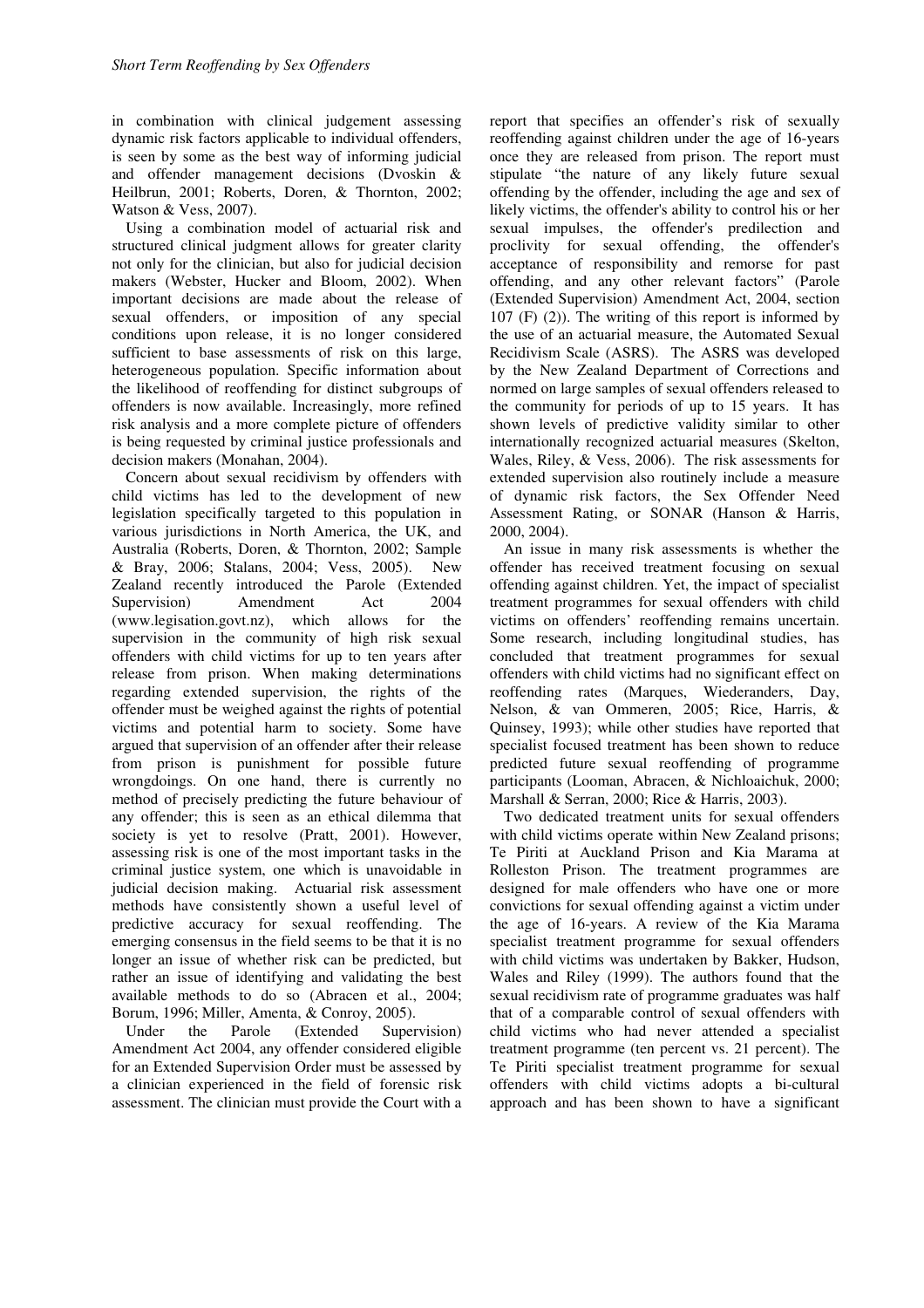effect in reducing sexual reoffending for all participants regardless of their reported ethnicity (Nathan, Wilson and Hillman, 2002). In their evaluation of the programme, Nathan et. al., (2002) reported graduates had a 5.5 percent sexual recidivism rate, compared to 21 percent for a control group.

Hanson and Bussiere (1998), in their meta-analysis of sexual offending found that successful completion of treatment was linked to lower recidivism. A study of drop out rates at an adolescent residential sexual offender treatment programme showed that drop outs were more likely to reoffend both violently and sexually (Edwards et al., 2005). Research on reoffending by adult sexual offenders with child victims in specialist treatment has yielded similar results, with offenders who do not complete the programmes reoffending over a shorter time-span and with more serious offences (Stadtland, et al., 2005). The results of recent treatment outcome studies suggest that offenders who drop out of treatment reoffend, both in terms of general recidivism and sexual recidivism, at a faster rate upon release from prison compared to those who completed specialist treatment programmes (Langton, Barbaree, Harkins & Peacock, 2006).

The current study is an exploration of reoffending over a thirty-three month period by a high risk sample of sexual offenders against children. The study was undertaken to identify commonalities, and differences, that may be used to further refine risk judgements made about sexual offenders with child victims. Three groups of sexual offenders with child victims were included. The first sample consisted of all offenders released into the community with active Extended Supervision Orders, the second sample consisted of all offenders where an Extended Supervision Order was considered, but a decision was made not to proceed because the offender's risk was not considered high enough, and the third sample was a cohort of sexual offenders with child victims released into the community prior to the passing of the Parole (Extended Supervision) Amendment Act 2004. Rates and types of reoffending were compared, and variables that distinguish those who reoffend from those who did not were examined.

#### **Method**

#### **Participants**

All samples consisted of male offenders. The three samples of offenders were as follows.

**Extended Supervision Order (ESO) offenders** This sample of offenders were those on whom an Extended Supervision Order had been imposed from July 2004 (when the legislation was passed) to 31 October 2006 and who had been released from prison. The study

followed these offenders from release until 31 December 2006, for a maximum follow up time of thirty-three months at large in the community under extended supervision. Nationally (as at 31 October 2006), there were 99 offenders on whom an Extended Supervision Order had been imposed by the Court. Ten cases were excluded from final statistical analyses due to offenders having an Order imposed prior to release from prison and incomplete data being available. This left 89 offenders available for analysis.

The ethnic composition of the ESO sample was 60 percent New Zealand European (54 offenders), 33 percent Maori (29 offenders) and seven percent Pacific Island Nations (6 offenders). The mean age of these offenders at the time the Order was imposed was 37.8 years, with the age range from 20-years to 65-years. The median follow-up time for this sample was thirteen months. The mean total number of convictions imposed prior to the Extended Supervision Order relevant offence was 33, with the range of convictions for individual offenders from two to 108.

**No Extended Supervision Order (No-ESO) offenders** This sample consisted of sexual offenders with child victims who were considered for an Extended Supervision Order, but were concluded to present a level of risk too low for such an order based on available assessment information. offenders were included in this sample. Fifty-three percent of this sample were New Zealand European (28 offenders), 31 percent Maori (17 offenders), 15 percent Pacific Island Nations (8 offenders) and one percent identified as Other. The mean age of this sample of offenders at the time of release from prison was 37– years, with a range from 18-years to 70-years. The median follow-up time for this sample was eighteen months. The mean number of convictions prior to release in this sample was 24.7, with a range from one to 79 convictions.

**1992-1993 released offenders control sample** A Control sample of offenders released from prison in 1992-1993, after serving a sentence for sexual offending against a child was included. The general eligibility criterion for consideration for an Extended Supervision Order is an ASRS score in the risk category of medium-high or high. File information for offenders released in 1992-1993 were accessed and those with an ASRS score of medium-high or above were selected as the Control sample. The release years of 1992-1993 were chosen because information on the ASRS score and demographic data for these offenders were accessible through the Department of Corrections computerised files.

A total of 56 offenders were released from prison in 1992-1993 with an index sexual offence against a child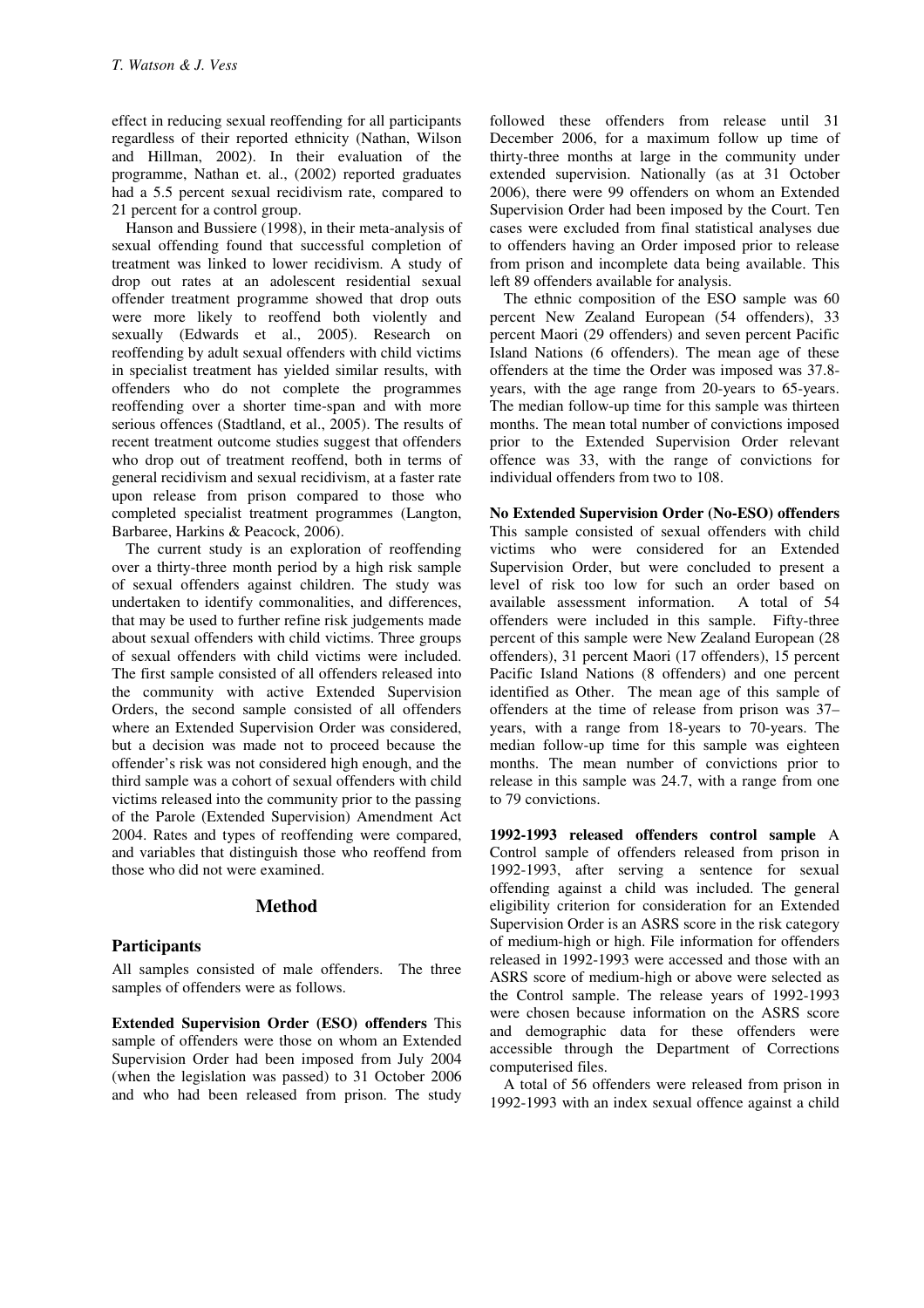victim and an ASRS score in the medium-high to high range. After removing offenders for whom complete data were not accessible, 34 offenders were available for analysis. Seventy-nine percent of this sample were New Zealand European (27 offenders) and 21 percent Maori (seven offenders). No offenders identified as Pacific Island Nations. The mean age of offenders at time of release from prison in 1992-1993 was 41.1 years, with the age range from 21-years to 60-years. The mean number of total convictions imposed prior to release in this sample was 24.5, with the range of convictions for individual offenders from four to 82.

#### **Procedure**

For the purpose of this study recidivism or reoffending was considered to be any offence (sexual or non-sexual) recorded on an offender's Criminal and Traffic Conviction History, which is an official record of convictions used by the Police, Department for Courts and Department of Corrections. The recording of an offence on an offender's conviction history indicates they have been convicted of the named offence in Court. From this data the date of the offending was also obtained. This data was accessed for each offender, along with a record of attendance at one of the two specialist child sexual offending treatment programmes in New Zealand prisons (if attended) and whether or not the programme had been completed. In addition, ASRS scores and (where available) SONAR scores for each offender were gathered from the risk assessment reports provided for each offender. Data was anonymous with numerical identification used for each offender during data collection and analysis.

Recidivism data was collected for each offender in the three samples. For those offenders who reoffended, the type of offence was examined and placed into one of eight offence categories specified for convictions by the Ministry of Justice (Lash, 2006). These categories are; violent offences (including sexual offences), other offences against persons, property offences, drug offences, offences against justice, offences against good order, traffic offences, and miscellaneous offences.

#### **Data Analysis**

All reoffence convictions were statistically analysed for the Extended Supervision Order (ESO) sample and the Control sample. Within-group data for the group not given Extended Supervision (No-ESO group) were not conducted because only two members of this group reoffended. Data from these offenders was used in between-group comparisons of the ESO sample and the Control sample.

Chi-square analyses were performed on ASRS and reoffending data to investigate any significant

differences for reoffenders in each sample. Kaplan-Meier survival analyses were conducted to look at the survival time (time from release from prison to reoffending). Logistic regression was also performed to investigate any variables predictive of the categories of general and sexual recidivism. Attendance at specialist child sexual offending treatment programmes, completion of treatment programme, SONAR scores (where available) and ASRS score were used as predictor variables.

#### **Results**

Time at large in the community for the Control sample was substantially longer (up to 160 months). To control for this, thereby allowing meaningful comparison, recidivism data was analysed for the 33-month period from the date of release of the first offender in the sample from the index sexual offence with a child victim. This recidivism data is presented in Table 1. Offenders in the No-ESO sample reoffended generally at a significantly lower rate than those in the ESO sample, 23.6 percent compared to 3.7 percent (Fisher's exact test,  $p \leq .001$ ). The majority of offences committed were in the 'Against justice' category. A conviction in this offence category means that an offender has breached the conditions of their supervision, failed to answer District or High Court bail, breached a protection order, or breached conditions of release from prison. Convictions in this category may be a direct result of being in the community under the conditions of an Extended Supervision Order, given that 'Against justice' offences specifically include Breach conditions of supervision. There was no significant difference in sexual recidivism rate, with the ESO sample showing a rate of 4.5 percent compared to the No-ESO sample sexual recidivism rate of 1.9 percent (Fisher exact test,  $p = .64$ ).

The results in Table 1 also show that the Control sample had significantly higher rates of sexual recidivism (Chi-square = 17.83,  $p < .001$ ), particularly against child victims. Two of the sexual offenders in the ESO sample had reoffended sexually against a child victim and two had reoffended sexually against an adult victim. The data for offenders from the ESO sample who reoffended sexually was looked at in more depth. These data are presented in Table 2. Several variables were investigated that the literature suggests are associated with reoffending sexually against child victims. The two offenders who sexually reoffended against child victims (<16-years) both had prior unrelated female victims. The most rapid reoffending was against child victims, with sexual reoffending by the two offenders with adult victims (>16-years)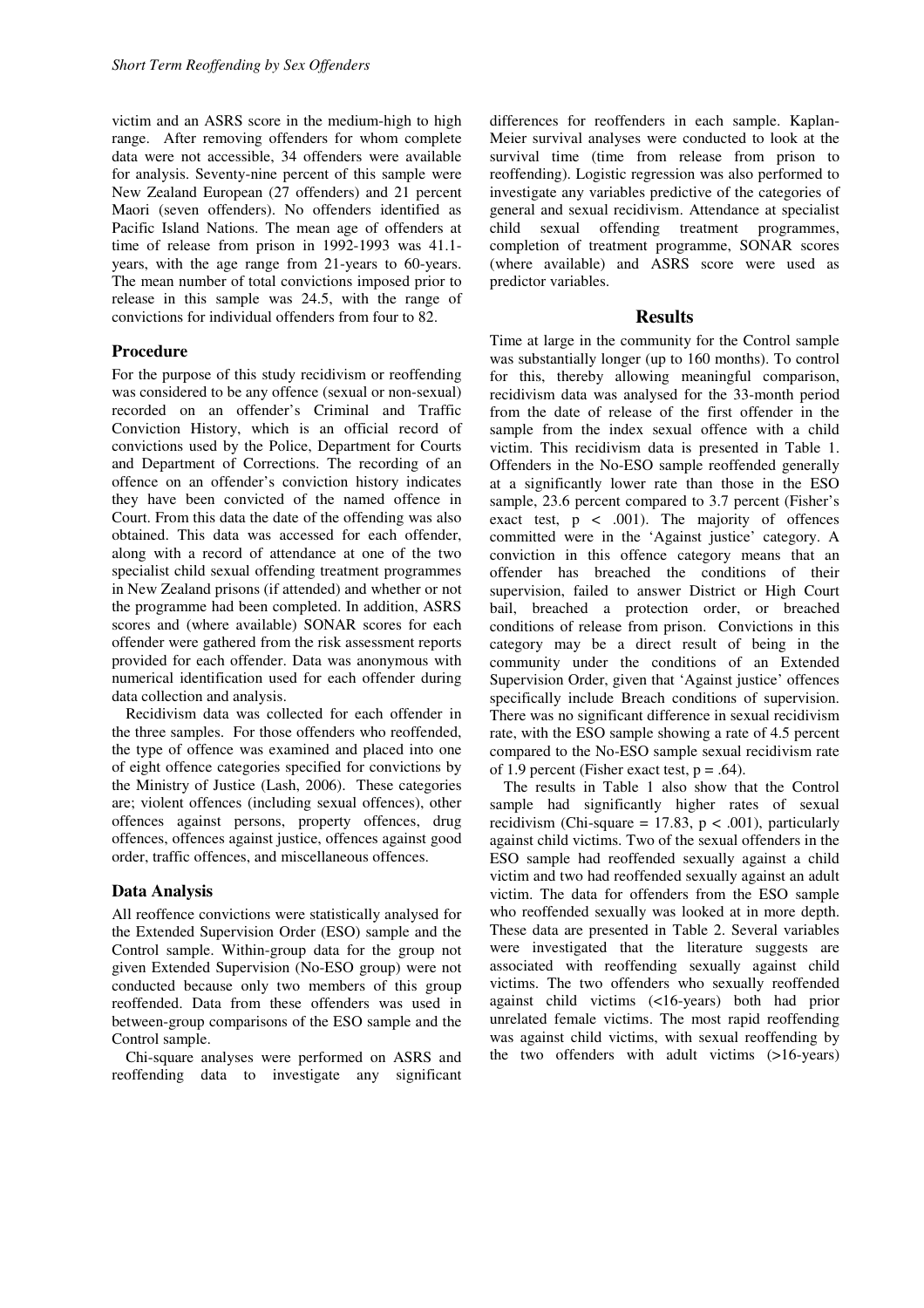|                         | <b>Extended Supervision</b> | Control         | No Extended Supervision |  |
|-------------------------|-----------------------------|-----------------|-------------------------|--|
|                         | $(n = 89)$                  | $(n = 34)$      | $(n = 54)$              |  |
| General recidivism      | $23.6\%$ (21)               | $38.2\%$ (13)   | $3.7\%$ (2)             |  |
| Most offence type*      | Against justice             | Against justice | Against justice         |  |
| Total Sexual recidivism | $4.5\%$ (4)                 | $17.6\%$ (6)    | $1.9\%$ (1)             |  |
| Sexual child victim     | $2.2\%$ (2)                 | $14.7\%$ (5)    | $0\%$                   |  |
| Sexual adult victim     | $2.2\%$ (2)                 | $2.9\%$ (1)     | $1.9\%$ (1)             |  |
| Days to first offence   | 1                           | 3               | 528                     |  |
| Length of follow-up     | 33 months                   | 33 months       | 33 months               |  |

Table 1. Recidivism data for all samples over 33-month follow-up period

\* Offence category as defined by Ministry of Justice (Lash, 2006).

The numbers noted in parentheses are the number of offenders, not number of convictions

occurring a substantially longer time after release from prison (46 days and 10 days compared with 604 and 731 days). The offender from the No-ESO sample who reoffended sexually was 27 years of age. He offended 568 days after release from prison against an adult victim. The offender had an ASRS score in the high risk category and had previous female and male child victims.

Table 2. Sexual recidivists from the Extended Supervision Order sample

|                                | Offender<br>1 | Offender<br>2   | Offender<br>3  | Offender<br>4 |
|--------------------------------|---------------|-----------------|----------------|---------------|
| Age at<br>reoffending          | 63 years      | 32 years        | 39 years       | 23 years      |
| ASRS risk<br>category          | High          | Medium-<br>High | High           | High          |
| Days to<br>sexual<br>reoffence | 46            | 10              | 604            | 731           |
| Male<br>victims                | Yes           | N <sub>0</sub>  | N <sub>0</sub> | Yes           |
| Female<br>victims              | Yes           | Yes             | Yes            | Yes           |
| Unrelated<br>victims           | Yes           | Yes             | Yes            | Yes           |
| Related<br>victims             | Yes           | No              | Yes            | No            |
| Reoffence<br>victim            | Child         | Child           | Adult          | Adult         |

## **Survival Analysis**

Survival analysis allows for the comparison of recidivism rates while controlling for any differences in the time that offenders are at risk in the community. In this study survival analysis was used to compare the recidivism rates of offenders in different ASRS categories from the ESO sample. Kaplan-Meier Product-Limited survival analysis was used because this method allows for giving equal weighting to each offender regardless of the amount of time in the community. The cumulative survival function signifies the proportion of offenders who have not reoffended. Data was collected from the date each offender was released from prison until date of reoffending or the study cut-off date 31 December 2006 with a maximum at risk period of 33 months.

 Figure 1 shows the survival curve for the ESO sample for time to reoffending by ASRS category. The results show a significant difference between ASRS risk categories. The paths diverge almost immediately indicating that offenders in the high ASRS category reoffended at a faster rate upon release from prison. The inclusion criteria for recommendation for an Extended Supervision Order includes offenders in the medium-low ASRS category who are judged to have sufficiently high dynamic risk to qualify as an 'override' of the relatively lower static risk. These offenders are included in Figure1. This is a small group totalling three offenders, and the rate of reoffending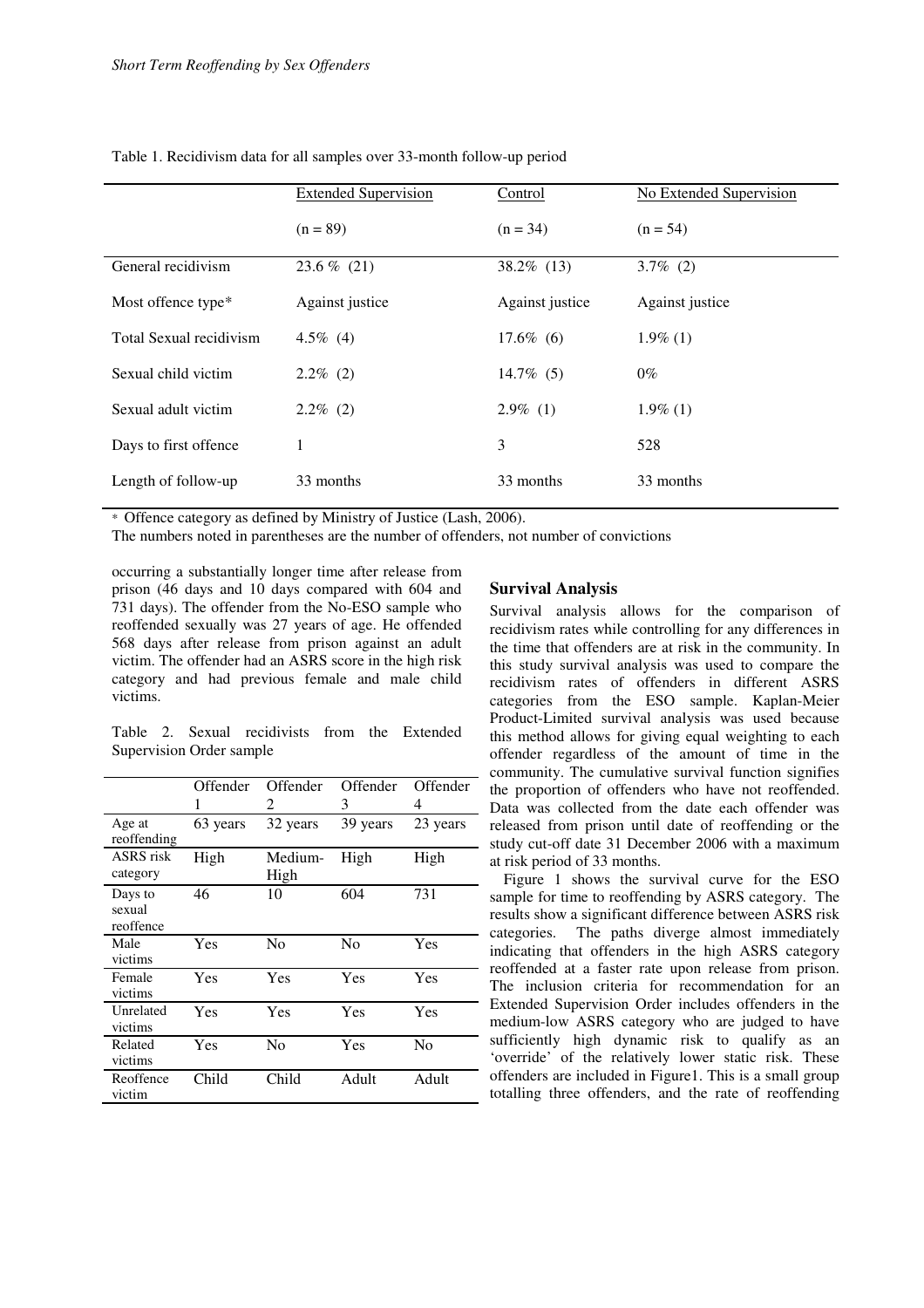therefore looks more dramatic on the survival curve analysis. The rate of reoffending by this 'override' group suggests that the assessed risk of these offenders was comparable to others included in the ESO sample.



Figure 1: Survival curve for Extended Supervision Order sample

 A log-rank test of equality was used to compare whether or not the survival curves for each group were proportional (i.e., the survival functions were approximately parallel). The Mantel-Cox Log Rank test for time to re-conviction was significant  $2^{2}[2] =$ 8.7, p<.05), indicating that the survival curves were significantly different between the ASRS risk categories. This shows that those offenders in the high ASRS category were re-convicted at a higher frequency and took less time to reoffend than those in other risk categories. This result supports the findings that offenders in the ASRS high risk category were at a higher risk of reoffending upon release from prison.

### **Logistical Regression Analysis**

To determine the influence of independent predictor variables on recidivism the data was analysed using logistic regression. Regression analyses allowed an examination of the predictive validity of various independent variables and allowed for testing of different combinations of predictor variables. The logistic regression procedure is based on the dichotomous criterion event of reoffending. It was considered valid and efficient to use the ASRS risk category as a predictor variable as this data includes number of prior sexual convictions, number of prior sentencing dates, any convictions for non-contact sexual offences, index offence containing non-sexual

violence, prior non-sexual violence charges, and any male victims for each offender. Also included as predictor variables were attendance at one of the two specialist treatment programmes for sexual offenders with child victims and, if attended, programme completion. Forward stepwise logistic regression was used to determine the variables included in the predictive model. The results are presented in Table 3. These results show that ASRS risk category approached significance  $(EXp(B)=.40, p=.058)$ . Attendance at a specialist treatment programme for sexual offending against child victims was not significant (*Exp(B)*=21.9, p=.09). Completion of a specialist treatment programme approached significance (*Exp(B)*=6.7, p=.055).

Table 3. Summary of logistic regression analysis for prediction of supervision

#### 95% CI for exp *b*

|                         | Wald's | B(SE) | Lower | $\exp b$ | Upper  |
|-------------------------|--------|-------|-------|----------|--------|
| Included<br>Constant    |        | 3.9   |       | 0.00     |        |
| ASRS risk<br>category   | 3.59   | 0.48  | 0.16  | 0.40     | 1.03   |
| Programme<br>attendance | 2.78   | 1.90  | 0.58  | 21.96    | 832.41 |
| Programme<br>completion | 3.68   | 0.99  | 0.90  | 6.75     | 47.46  |

## **Discussion**

Extended Supervision Orders are used as a means to closely manage sexual offenders against children who have been judged to be at the highest risk of sexually reoffending against child victims. The results of the study showed that offenders subject to an Extended Supervision Order reoffended at a higher rate, both in terms of general recidivism and sexual recidivism, compared to those offenders who were considered for but not subjected to extended supervision. Only two offenders in the latter sample reoffended (one sexually), suggesting that the decision to base extended supervision eligibility on risk of reoffending was valid. In comparison to the two recidivists in this group, 21 offenders in the Extended Supervision Order group reoffended (four sexually).

Of the four in the Extended Supervision Order group who reoffended sexually, two were against child victims (<16-years) and two against adult victims (>16 years). For offenders with previous child sexual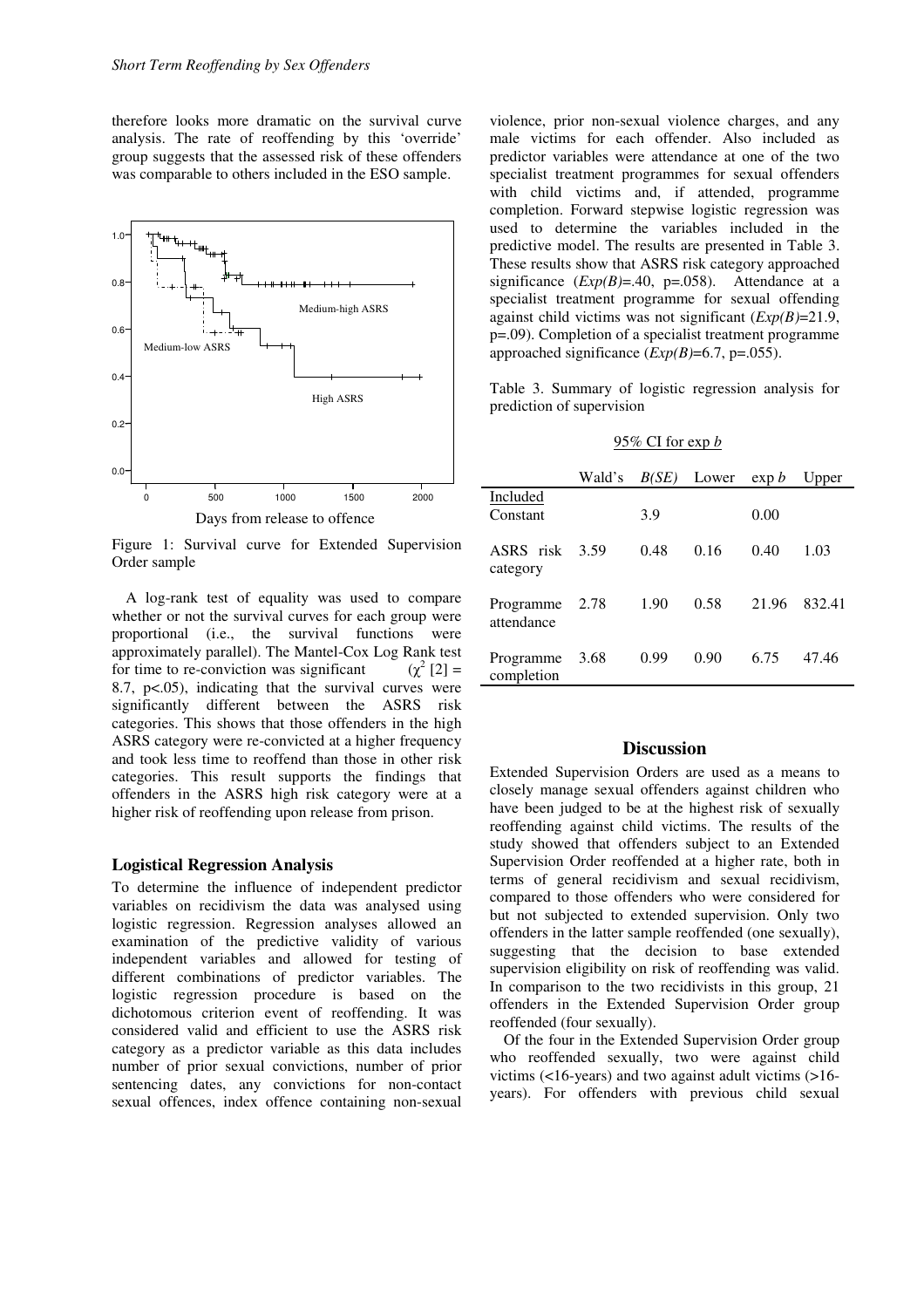offending convictions to reoffended sexually against adult victims is an unusual finding in the research literature on sexual offenders with child victims, but not unprecedented (Hanson & Morton-Bourgon, 2004). Contrary to the assumption that sexual offenders against children tend to specialize in this type of offending, several studies have found that sexual offenders with child victims tend not to specialise when reoffending compared to other types of offenders, such as violent offenders (e.g. Sample & Bray, 2006; Stadtland, et al., 2005; Parkinson et al., 2004). These studies have found that arrest for sexual offending against a child, in and of itself, is not predictive solely of further sexual offending with child victims. Many offenders continue to offend against property, public order and some sexually offend against adult victims (Miethe, Olson & Mitchell, 2006).

Perhaps the most relevant finding of the current study is the differences in rate and type of reoffending between those in the Extended Supervision sample and those in the Control sample. In the 33-month period under examination, the Control sample reoffended both generally and sexually at a higher rate than those on extended supervision. There was also a striking difference in the types of offences committed, with most of the Extended Supervision sample committing offences that reflect breaches of their supervision conditions, compared to less than 20 percent of the Control sample. This appears to be a result of the increased scrutiny that extended supervision places on offenders. In some cases, the breached conditions clearly represented behaviours that were considered precursors to the offender's pattern of previous sexual offences. There is no certainty that these offenders would have progressed to new sexual offences. However, the primary function of extended supervision is public protection. In these cases, it can be argued that this purpose was being served.

Analyses of reoffending using ASRS risk categories, attendance at specialist treatment programmes for sexual offenders with child victims, or completion of these programmes as predictor variables showed that ASRS risk category and completion of treatment approached, but failed to reach statistical significance. Lack of statistical significance is likely to be a function of the relatively small cell sizes, the limited follow-up period currently available, and the truncated distribution of scores with the consequent reduction in sample variance. In practical terms the offenders' ASRS risk category is considered a good prediction of risk of reoffending based on earlier findings with larger, more diverse samples and longer time at risk in the community. A substantial constraint in the current study is the limited follow-up time. Reoffence rates increase over time, as offenders have more opportunity to reoffend in the community. Further investigation of

the current sample over a longer follow-up period is planned, and should provide a more complete picture of the factors associated with sexual reoffending.

Attendance alone at a specialist treatment programme for sexual offenders with child victims did not have an effect on whether or not an offender was likely to reoffend. Completion of the programme approached significance, but this comparison was also hampered by the same limitations cited for ASRS risk scores. Larger samples and longer follow-up are required to more adequately address the issue of treatment effectiveness in reducing sexual recidivism as a function of a priori risk.

Prediction of risk is primarily concerned about the accuracy of a measure or method used by the clinician to place the offender in a category that defines the probability of reoffending. Taking a purely probability of reoffending. individualised or idiographic approach to risk estimation is poor practice. Clearly defining risk categories can guide an offender's management while incarcerated; such as placement in particular institutions, employment options and access to treatment programmes. Assessed level of risk can also inform decisions regarding release, including levels of supervision required. Only the highest risk offenders should be subjected to unusual limitations of their freedom, and public safety is best served by placing the highest risk offenders under the closest supervision. Risk assessments with sexual offenders should be both transparent in their reasoning and verifiable by peerreviewed research. Structured clinical judgement, using a combination of properly validated actuarial measures and empirically grounded dynamic risk factors, currently presents the best available approach to assisting judicial decision-making with high risk offenders. The effectiveness of initiatives such as extended supervision for enhancing public safety will remain the focus of ongoing empirical investigation.

## **References**

- Abracen, J., Mailloux, D.L., Serin, R.C., Cousineau, C., Malcolm, P.B., & Looman, J. (2004). A model or the assessment of static and dynamic factors in sexual offenders. *Journal of Sex Research, 41* (4), 321-329.
- Bakker, L., Hudson, S., Wales, D., & Riley, D. (1999). *And then there was light: Evaluating the Kia Marama treatment programme for New Zealand sex offenders against children*. Christchurch, New Zealand: Department of Corrections Psychological Service.
- Bass, E., & Davis, L. (1988). *The courage to heal: A guide for women survivors of child sexual abuse.* Harper & Row: New York.
- Berlin, F.S., Galbreath, N.W., Geary, B., & McGlone, G. (2003). The use of actuarials at civil commitment hearings to predict the likelihood of future sexual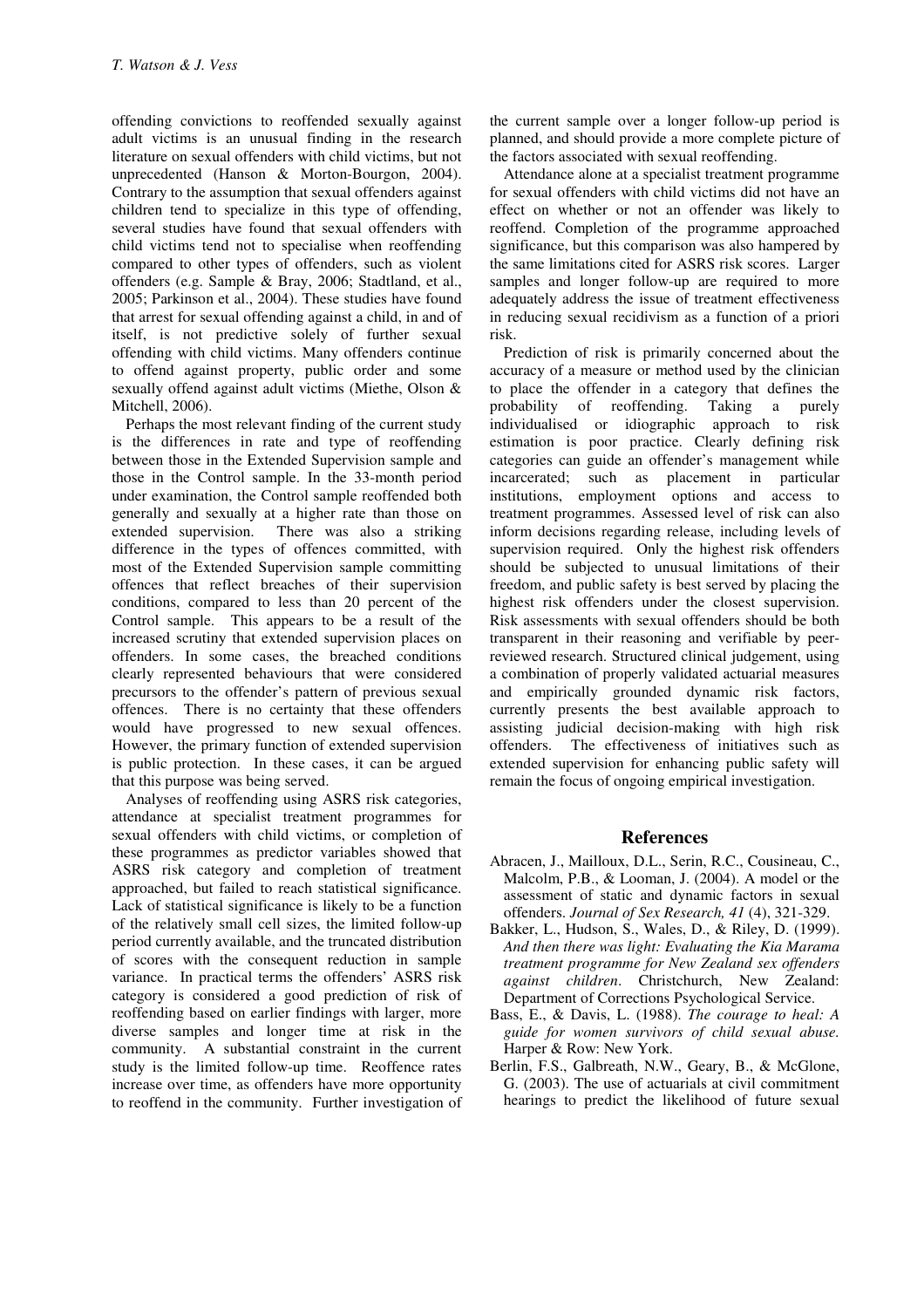violence. *Sexual Abuse: A Journal of Research and Treatment, 15* (4), 377-382.

- Borum, R. (1996). Improving the clinical practice of violence risk assessment: Technology, guidelines, and training. *American Psychologist, 51* (9), 945-956.
- Briere, J.N. (1992). *Child abuse trauma: Theory and treatment of the lasting effects.* Sage: London.
- Campbell, T.W. (2000). Sexual predator evaluations and phrenology: Considering issues of evidentiary reliability. *Behavioral Sciences and the Law, 118*, 111-130.
- Dvoskin, J.A., & Heilbrun, K. (2001). Risk assessment and release decision-making: Toward resolving the great debate. *The Journal of American Academy of Psychiatry and the Law, 29,* 6-10.
- Edwards, R., Beech, A., Bishop, D., Erikson, M., Friendship, C., & Charlesworth, L. (2005). Predicting dropout from a residential programme for adolescent sexual abusers using pre-treatment variables and implications for recidivism. *Journal of Sexual Aggression 11(2)*, 139-155.
- Fergusson, D.M., Lynskey, M.T., & Horwood, L.J. (1996). Child abuse and psychiatric disorder in young adulthood: II. Psychiatric outcomes of childhood sexual abuse. *Journal of the American Academy of Child and Adolescent Psychiatry, 34*, 1364-1374.
- Hanson, R.K. (1998). What do we know about sex offender risk assessment? *Psychology, Public Policy, and Law, 4*, 50-72.
- Hanson, R.K., & Bussiere, M.T. (1998). Predicting relapse: A meta-analysis of sexual offender recidivism studies. *Journal of Consulting and Clinical Psychology, 66*, 348-362.
- Hanson, R.K., & Harris, A. (2000). *The sex offender need assessment rating (SONAR): A method for measuring change in risk levels 2000-1*, Ottawa: Department of the Solicitor General of Canada.
- Hanson, R.K. & Harris, A. (2004). A structured approach to evaluating change among sexual offenders. *Sexual Abuse: A Journal of Research and Treatment, 13(2)*, 105-122.
- Hanson, R.K., & Morton-Bourgon, K. (2004). *Predictors of sexual recidivism: An updated metaanalysis 2004-02*. Ottawa: Department of the Solicitor General of Canada.
- Harris, G. (2003). Men in his category have a 50% likelihood, but which half is he in? Comments on Berlin, Galbreath, Geary, and McGlone. *Sexual Abuse: A Journal of Research and Treatment, 15(4)*, 389-392.
- Harris, G.T., & Rice, M.E. (2003). Actuarial assessment of risk among sex offenders. *Annals New York Academy of Sciences, 989,* 198-210.
- Heilbrun, K., Dvoskin, J., Hart, S., & McNiel, D. (1999). Violence risk communication: Implications for research, policy, and practice. *Health, Risk and Society, 1,* 91-106.
- Langton, C.M., Barbaree, H.E., Harkins, L., & Peacock, E.J. (2006). Sex offenders' response to treatment and its association with recidivism as a function of psychopathy. *Sexual Abuse, 18(1)*, 99-120.
- Lash, B. (2006). *Conviction and sentencing of offenders in New Zealand 1995 to 2004*. Wellington, New Zealand: Ministry of Justice Research, Evaluation and Modelling Unit.
- Linehan, M.M. (1993). *Skills Training Manual for Treating Borderline Personality Disorder*. The Guilford Press: New York.
- Looman, J., Abracen, J., & Nicholaichuk, T.P. (2000). Recidivism among treated sexual offenders and matched controls: Data from the regional treatment centre (Ontario). *Journal of Interpersonal Violence, 15(3)*, 279-290.
- Marques, J.K., Wiederanders, M., Day, D.M., Nelson, C., & van Ommeren, A. (2005). Effects of a relapse prevention program on sexual recidivism: Final results from California's sex offender treatment and evaluation project (SOTEP). *Sexual Abuse: A Journal of Research and Treatment 17(1)*, 79-107.
- Marshall, W.L., & Serran, G.A. (2000). Improving the effectiveness of sexual offender treatment. *Trauma, violence and abuse, 1(3)*, 203-222.
- McLean, A., & Rush, C. (1990). *Base rates and characteristics of convicted sexual offenders: A New Zealand study*. Unpublished manuscript. Wellington, New Zealand: Department of Justice.
- McMaster, K., & Wells, A. (2006). From uncertainty to certainty – is it possible? In McMaster, K. and Bakker, L. (Eds.), *Will they do it again?* (pp 7-23). Hall, McMaster and Associates: Lyttleton.
- Miethe, T.D, Olson, J, & Mitchell, O. (2006). Specialization and persistence in the arrest histories of sex offenders. *Journal of Research in Crime and Delinquency, 43(3)*, 204-229.
- Miller, H., Amenta, A.E., & Conroy, M.A. (2005). Sexually violent predator evaluations: Empirical evidence, strategies for professionals, and research directions. *Law and Human Behavior, 29(1)*, 29-54.
- Monahan, J. (2004). Forecasting harm: The law and science of risk assessment among prisoners, predators, and patients. *ExpressO Preprint Series*. Working Paper 410. Retrieved from http://law.bepress.com/expresso/eps/410.
- Nathan, L., Wilson, N.J., & Hillman, D. (2002). *Whakakotahitanga: An evaluation of the Te Piriti Special Treatment Programme for child sex offenders in New Zealand*, Psychological Service, Department of Corrections, New Zealand.
- Parkinson, P.N., Shrimpton, S., Oates, R.K., Swanston, H.Y., & O'Toole, B.I. (2004). Nonsex offences committed by child molesters: Findings from a longitudinal study. *International Journal of Offender Therapy and Comparative Criminology 48(1)*, 28-39.